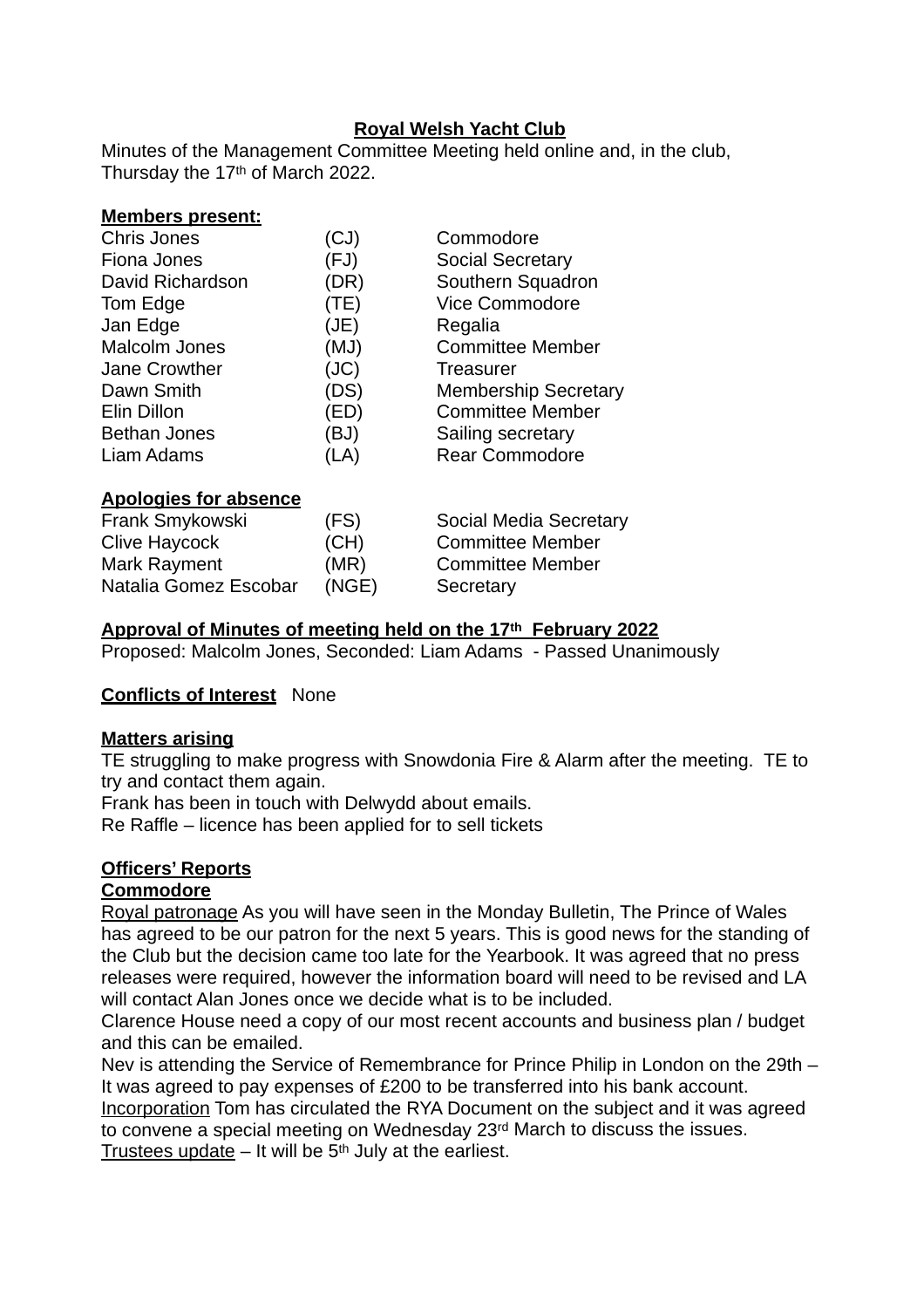How to encourage more volunteers We are to invite specific people to help with specific jobs and a call will be made to identify people with certain skills for maintenance jobs.

Replacement Clubhouse chairs There has been some discussion over the lack of comfortable chairs in the Club. Margaret's generosity might be an opportunity to buy some upholstered replacements. Research will be undertaken to look into costs and design of square tables and comfier chairs to appeal to members.

## **Vice Commodore**

## CADW- Building Project

We have received notification of payment of grants for Ecology and Dimensional surveys. Design continues on the lift, new toilets and refurbishment of the existing ladies toilet to form a unisex shower room. The new toilets will have a separate female: wc and whb and male arrangement with two urinals with whb and wc with whb. Completion of design and cost plan target end of March. TE to ask for extension until end of May to allow design to be completed. Next step further grant applications, assistance with request writing required.

## Roof Structural Issues

Meeting with Cliff Williams held to review Structural Engineer reports.

There is a problem with the roof known about for over 20 years. The roof should be checked every 5/6 years and TE will get quotes from a Structural Engineer to see what should be done.

Flagpole Base The base of the Flagpole needs a small cement rendering job to finish it off. Volunteers with the necessary skills will be sought. LA

Snooker Room

Conversation with Eric Crowther to be held regarding mezzanine floor.

# **Rear Commodore**

We have 2 new bar staff trained up and ready to step in when needed. One keen to be on a rota. Chasing plasterer... Waiting for good weather. Repair of kitchen unit is imminent!

List of tasks created for pre anniversary - signs - roof clearance I haven't chased the carpenter. What I would like to get done in the next couple of months:

Pre anniversary tasks – paint kitchen and maybe the Club room.

Create operating budget from Xero software.

Someone with a chain saw and public liability required to cut up old flag pole, tree surgeon is to be sought LA

# **Southern Squadron Report**

Thanks to the new 2022 Handbook, I have found 4 members who keep their boats on the South Coast, that I was not aware of. I have made contact with them. I have also sent out a Newsletter informing all members of the Southern Squadron of Festivals etc being held in Falmouth in June.

## **Secretary**

- 1. Enquiry has come with regard to a Beacon in celebration of the Queen's Platinum Anniversary 4<sup>th</sup> June 2022. MJ advised that we have had a gas fired beacon on the roof, (similar to a patio heater) supplied by the local council on a number of occasions.
- 2. Update on Club Ensign and Burgee for new flagpole required.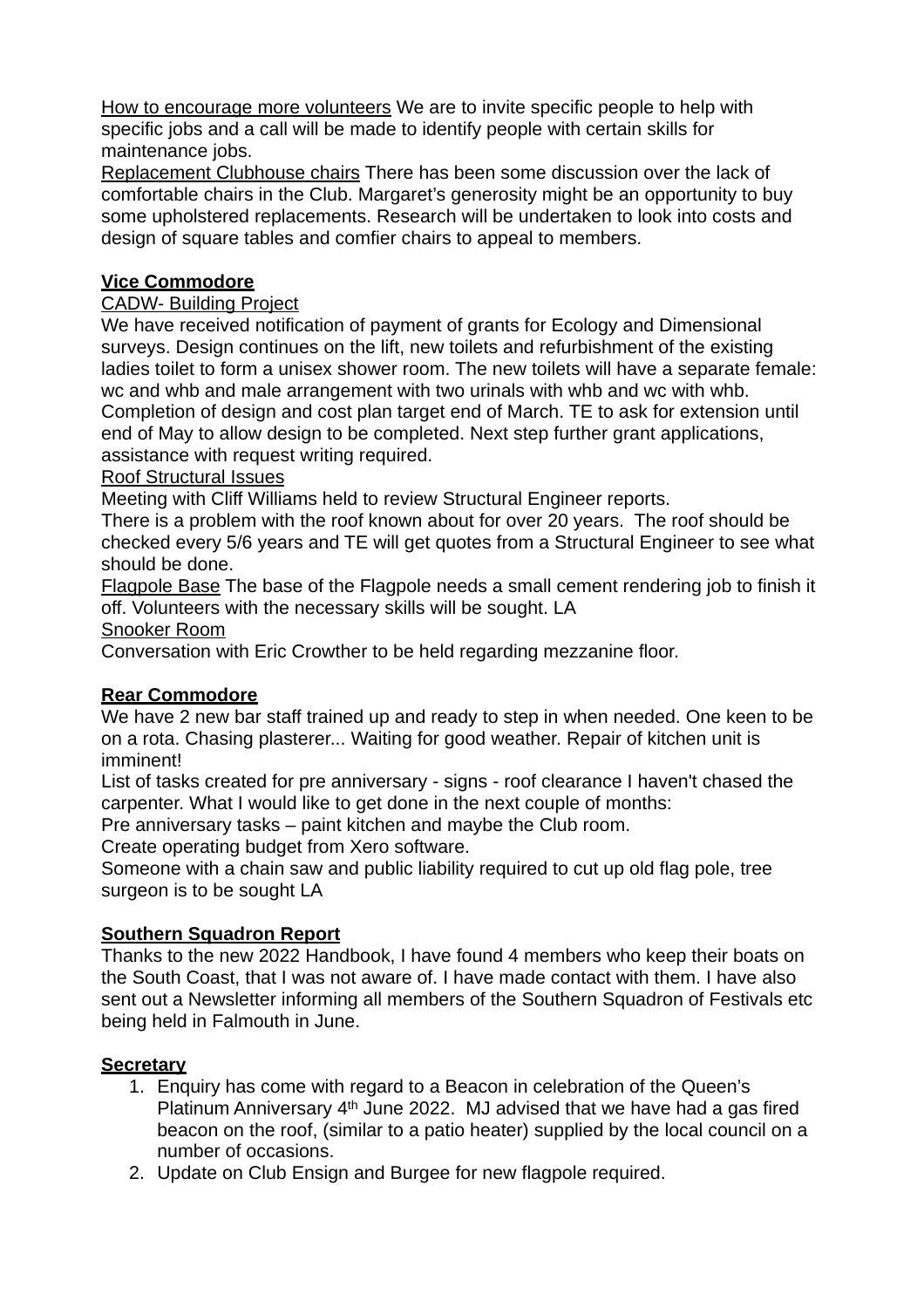### **Treasurer's Report**

| <b>Financial Position:</b>     |              |             |
|--------------------------------|--------------|-------------|
| <b>Business account</b>        |              | £ 1,413.37  |
| Subs account                   |              | £ 335.57    |
| Investment account £112,596.08 |              |             |
| <b>Petty Cash</b>              | $\mathbf{f}$ | 90.45       |
| <b>Total at Bank</b>           |              | £114,435.47 |

NOTES: Since the last meeting, the only "significant" outgoing was to Eric Crowther = £468 for flagpole brackets. Lots has been spent on bar supplies – ref Rugby, this is reflected in bar sales

Income:Year Book Ads = £390.00 still to come in (Dawn has £110 cash not yet banked)

Welsh Government =  $£4627.20$  (Tom) due 15 March

Learn to Row Fund =  $£850.00$  (Sarah) due around 18 March

#### **Membership Secretary**

• Total Number of Members: 260 (after removal of resignations/deaths – see below)

Made up as follows:

- o Full members 65
- o Senior members 113
- o Social members 61
- o Honorary members 12
- o Overseas members 9
- New Membership Applications

To be voted in, in March

o Simon Parkes – full member - confirmed

Voted in, paid and membership pack sent

- o Joseph Jollands full member
- o Colin Hanks senior member
- o Richard Hughes senior member
- o Connor Childes social member
- o Gwenda Thomas social member
- o Julia Lewis social member
- o Tim Stansfield full member

Not yet paid

- o Gavin Jones social member taken off membership list, as despite many chasers no reply
- o Michelle Holland & Michael Rieveley senior member
- o Martin Barritt senior member

**Resignations**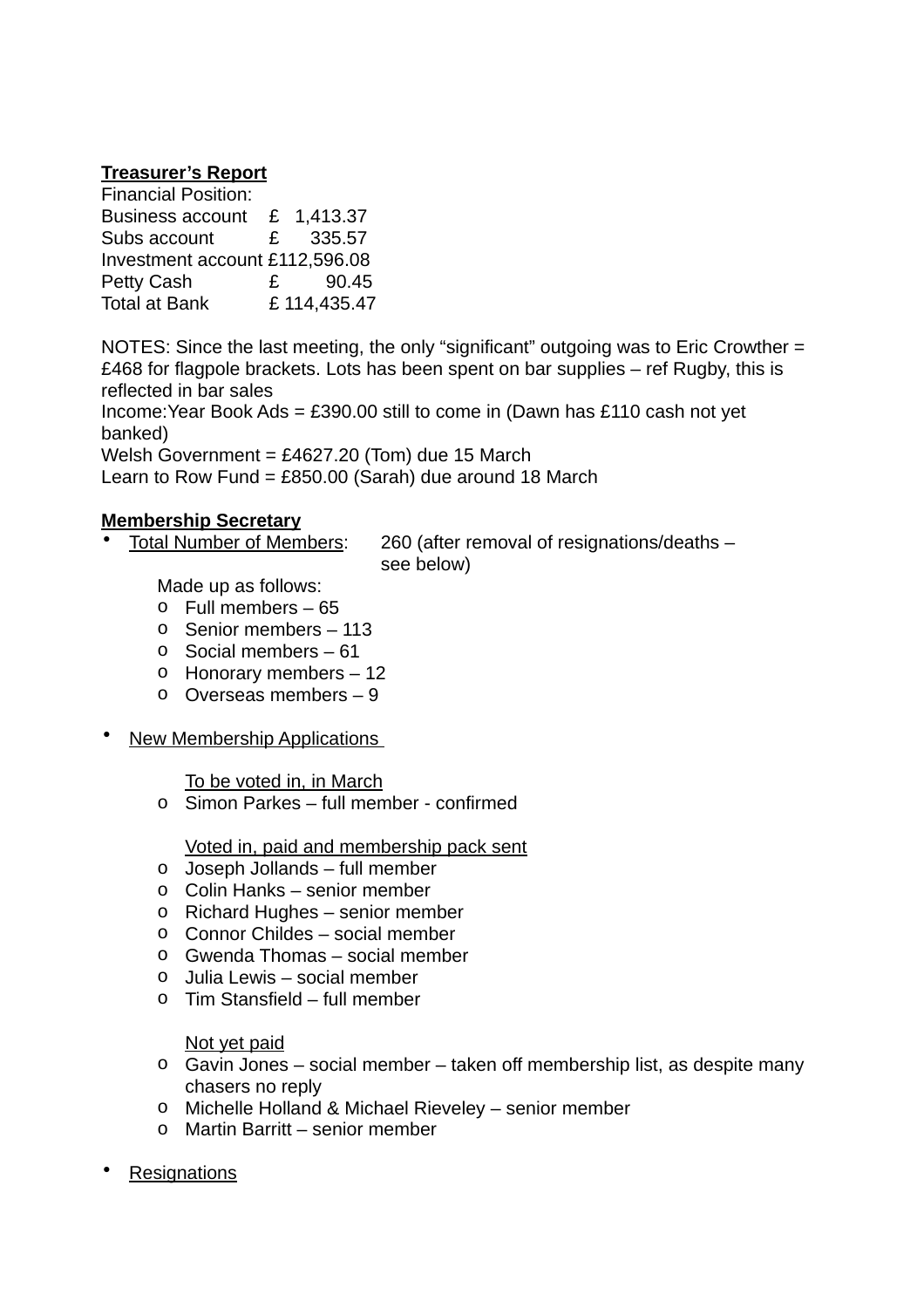- o None
- Non-Payers
	- o 17 13 full payments outstanding, 4 part-payment outstanding all have been chased as at 14 March
- Deaths
	- o None
- **Other** 
	- o 28 monthly paying members £2,049 outstanding as at 15 March (this amount should be in by end of December 2022)
	- o TOTAL membership currently due £18,090 (inc. monthly payers)
	- o TOTAL membership fees paid £15,004
	- o TOTAL membership fees outstanding £3,115

## **Rowing Secretary**

I've sent in the agreement to Welsh Rowing. Brian has repaired Uther and a team moved him to Doc Fictoria. (Thanks for keeping him safe Malcolm) . A taster session was held in PDSC which helps to forge stronger links. Another session will be planned soon as there's a lot of interest. A programme of events has been circulated - include the race to the bridge and back on. Tuesday August 2nd. The boats in Doc bailed out and secured during the storms ( thanks Mike H) . A new trolley has been made and utilised. (thanks Brian and Keith).

**First Aid course** passed by: MW, SR, BR, ED and K J. Thanks Outdoor Partnership for support and Royal Anglesey Yacht Club and trainer Trig. Let Sarah know if you'd like to renew your First Aid - another course will be run soon. SR passed the Session Coach qualification. Thanks Outdoor Partnership for the support. There will be another Coaching Course held in the North, names to SR please.

**Welsh Rowing** has given the Club a grant if £875 to be used for VHF Training, a new VHF and to support rowing taster sessions.

It is time to please pay your WSR insurance fee of £15. To continue rowing, you must please pay this fee by 1st April. Please pay into this account: Please kindly ensure you state your name or membership number. Subs account = Sort Code 30 90 43 Account Number = 01943422

## **Sailing Secretary**

We need a sailing committee meeting to sort out the Regatta volunteers and allocate jobs, and / or ring round the list that was in last week's bulletin.

Chris attended the Joint Regatta Committee meeting on Sunday and gave a draft copy of the RWYC page to Garth Griffiths - final date for submission is end of March. Y Felinheli Town want their Regatta to go ahead although the tides favour a low water race and 40 - 50 moorings would be needed for competitors overnight since the marina would not be useable - LW 11.23 HW 17.10.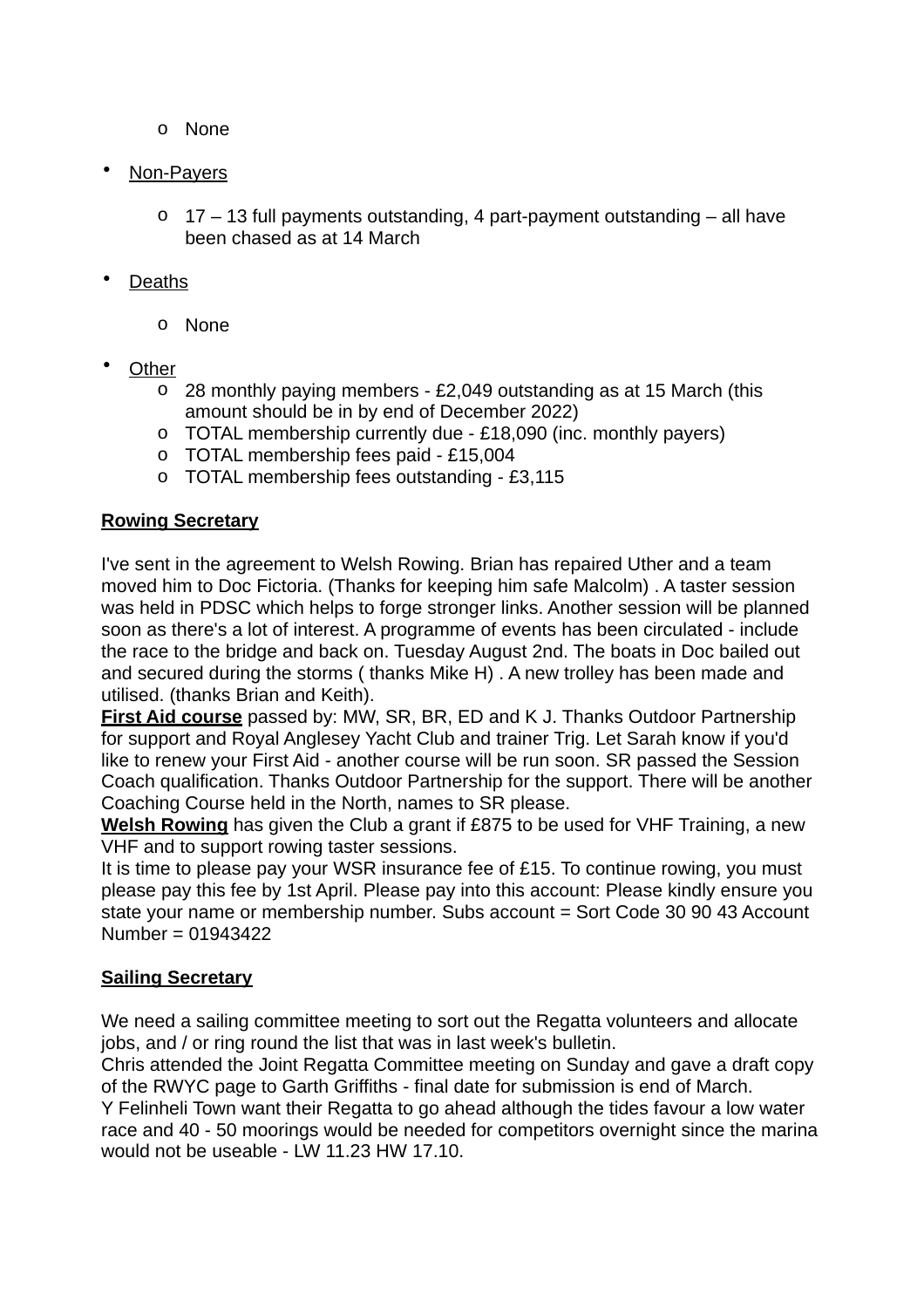The RWYC Anniversary race back to Beaumaris could still be the back up format if all else fails at Y Felinheli.

The future format of the MS Regattas in terms of length and venues etc is under discussion and the Joint Committee have requested that Clubs submit ideas by May 29th for circulation to all clubs prior to a meeting on June 12th where a final decision regarding the 2023 Regatta will be made. I suggest that we involve CSC in our deliberations from the outset.

We also need to give some thought at a sailing committee meeting for a flexible outline itinerary for this year's club cruise to Scotland - and get a list of participants - 10 boats have expressed interest in taking part.

Point to Point Holyhead – Dawn Russell is the contact.

We have a RYA Race Officer Training day planned for the 3 April with 8 attending, this will enable us to have our own members managing the Regatta and not rely on external ROs. - although Garth is prepared to help out with flags and act as back up consultant if required.

## **Social secretary**

We have had a very healthy month as far as social activity and club attendance are concerned which is great.

## **Catering**

We were happy that Tony Murphy was able to cook St Davids Day Dinner for a rather select group and Tom Edge has another caterer preparing the Westerly Owners Lunch which means we have a couple of options should volunteers not come forward for future catered events at the club.

**The 175th Dinner in July** so far has 19 members booked on by name and Jane is now requesting money to confirm those bookings and we are making a spread sheet to enable his to allocate table numbers making the job a little easier than with the Annual dinner for preparation nearer the day. We need to decide which clubs and organisations we are going to offer the chance to buy tickets from 1st April so need people to suggest these groups.

**175th Anniversary Raffle** - Discussion required. Frank is organised with Delwedd to sell tickets online for the raffle via our website and we will also ask all members to try and sell tickets as well with our aim being to try and sell 2000 tickets by the time of the draw at the end of September. Frank is also applying to the council for a licence to run the raffle. We need to work hard now to get offers of prizes collected together so that by mid April we can list them on the website and on the actual paper tickets. I really need a volunteer who is tech savvy to coordinate the spreadsheet of tickets sold which is quite a large task. Dawn offered to take on the task.

**Tickets sold online** will involve buyers filling out a form giving name and contact email and phone number plus number of tickets required and will they then then pay via paypal and this will generate an email to the address of this volunteer in order to add the details to the spread sheet.

**Tickets sold by members** - I would like to know whether this could be organised by emailing each member a word document of a sheet of tickets to print and cut up with 10 tickets per A4 page (there could be a space for ticket numbers to be added before printing to save having to make a separate document for each member or post tickets out to members. The idea could be that they make the number their membership number with a 1 at the end for first ticket and 2 on second etc unless someone has a better idea. )The stub part of the ticket would be retained by the member with details of